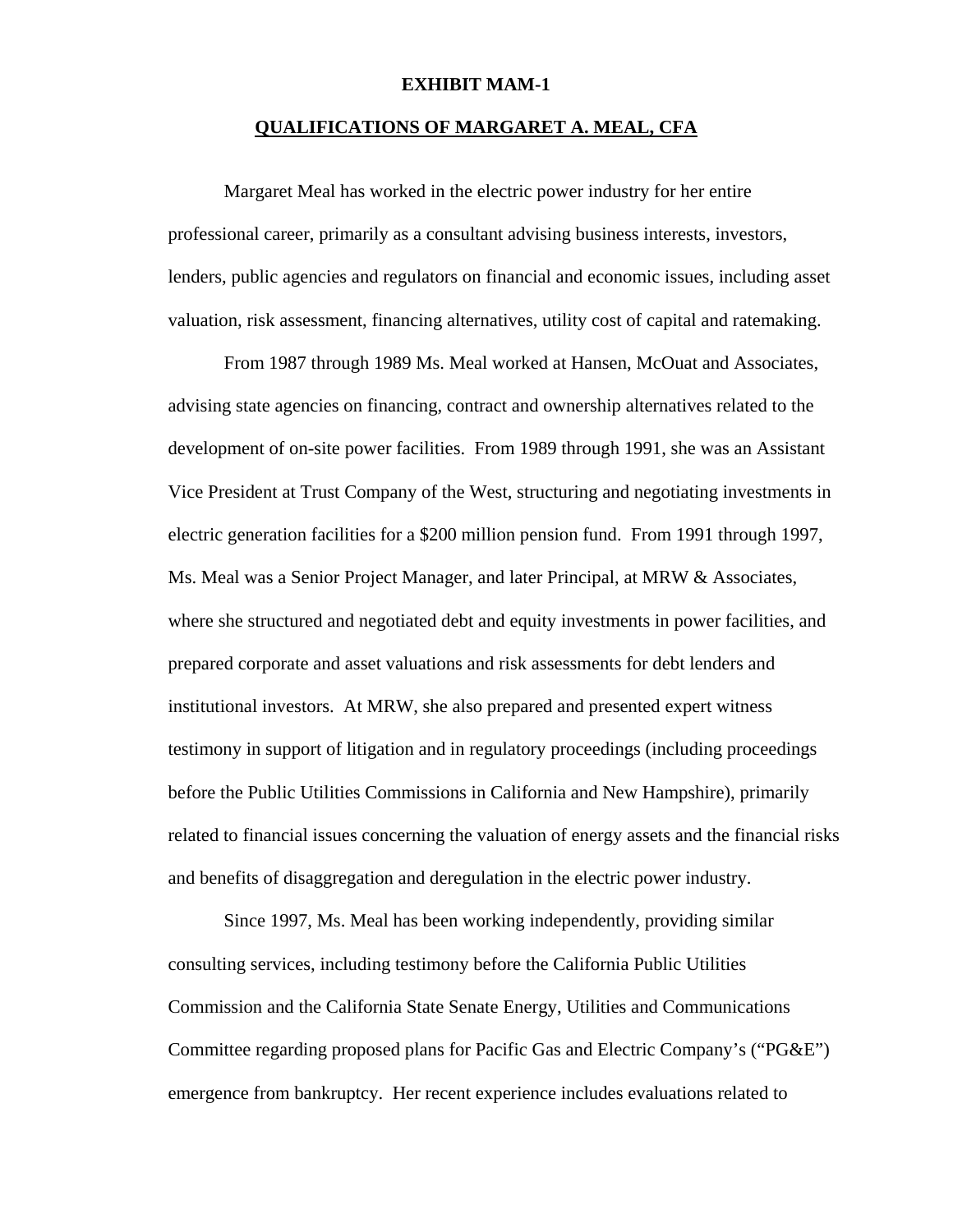various aspects of utility ratemaking, utility planning and rate forecasting, project and asset valuation, asset acquisitions and contract negotiations, and independent power development and financing.

Ms. Meal is a graduate of Stanford University, with a degree of Bachelor of Science in Civil Engineering, and a graduate of the University of California at Berkeley, with a degree of Master of Science in Energy and Resources. Ms. Meal is a Chartered Financial Analyst.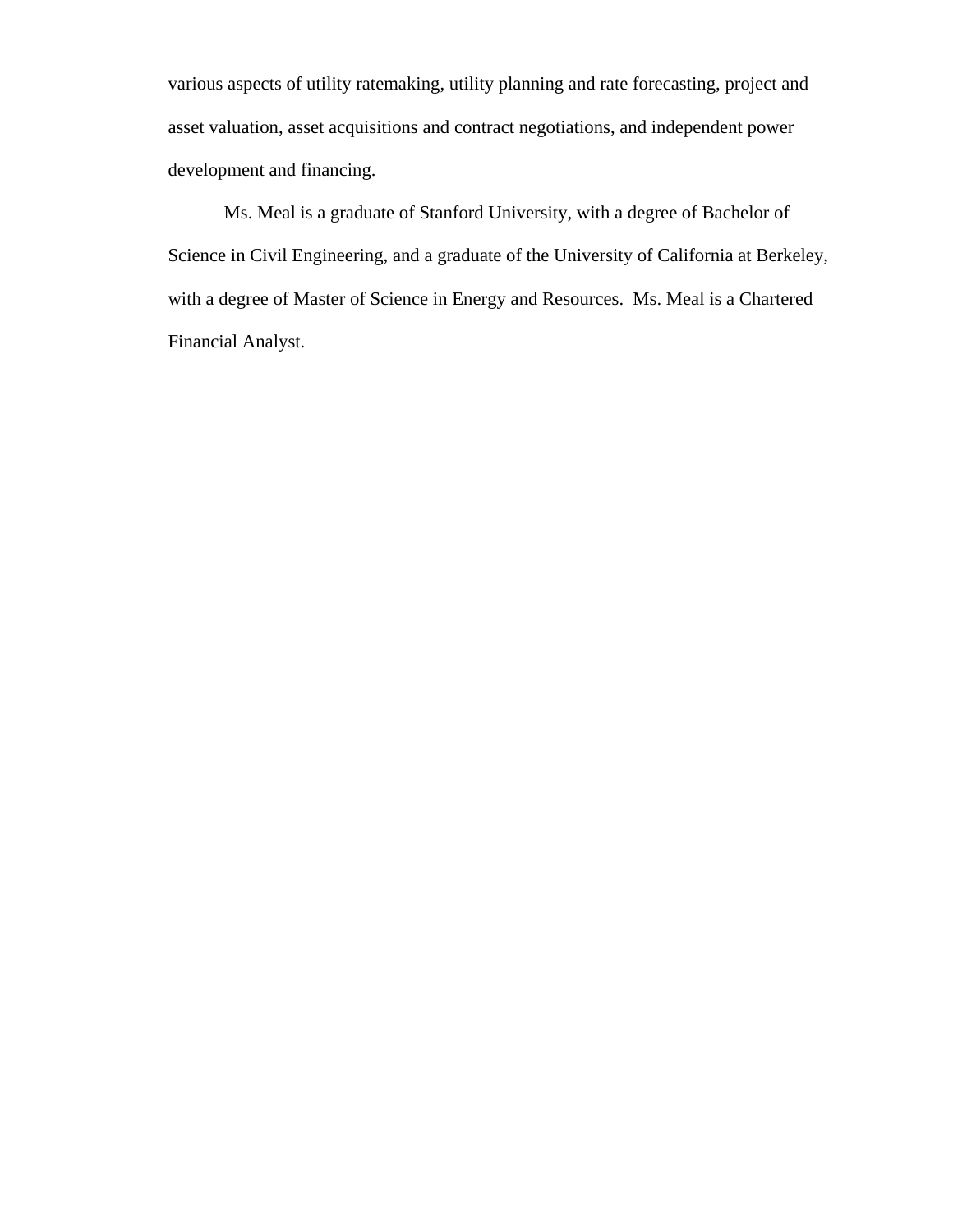## **Current Bond Ratings, Xcel and NSP-Minnesota (S&P Equivalent Ratings)**

NSP-M Secured and Unsecured Debt rated well above non-investment grade except for S&P's unsecured rating

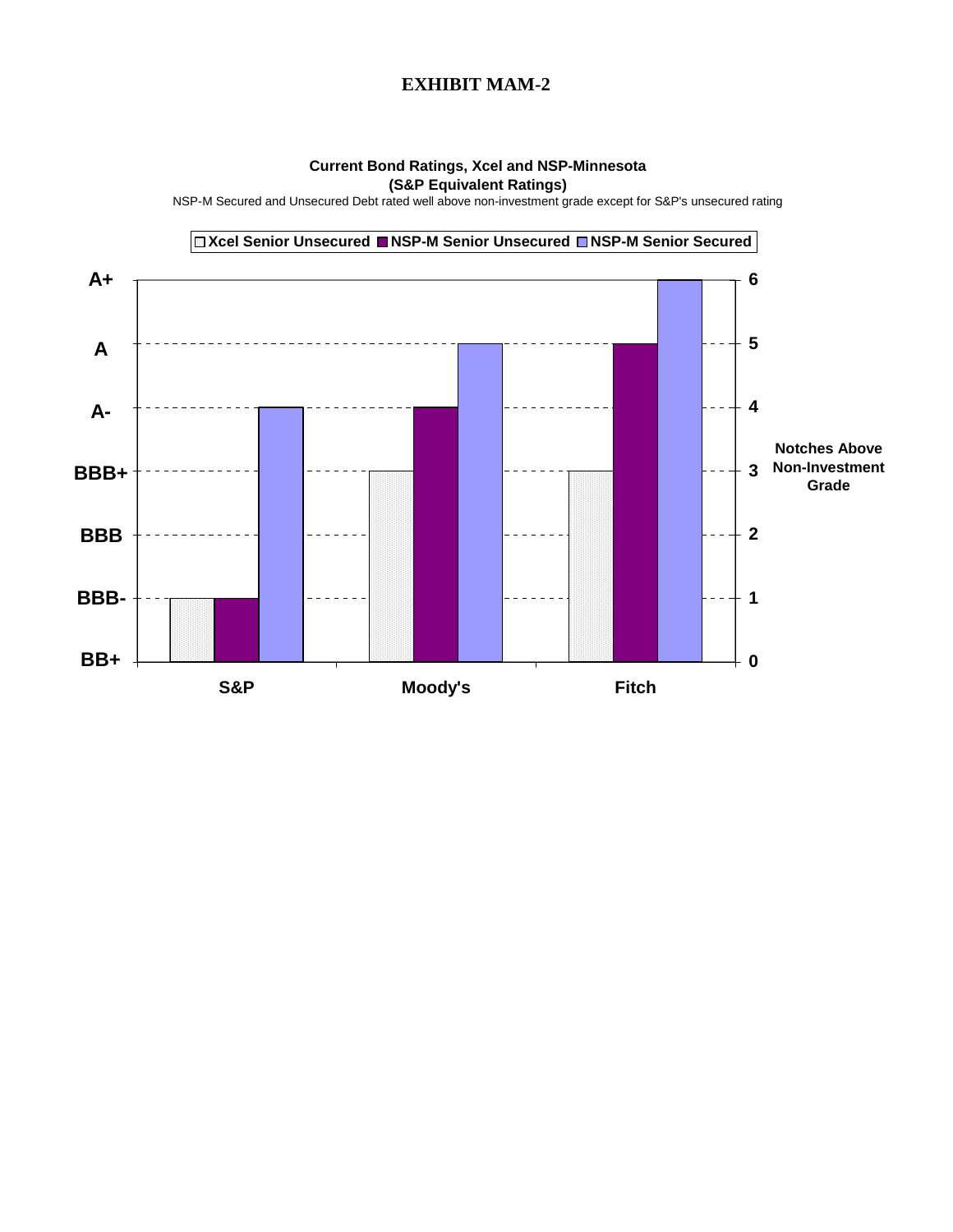| NSP and XEI's Risk Exposures as identified by S&P, Moody's and Fitch, | <b>Based on recent published reports</b>                         |                               |                                  |
|-----------------------------------------------------------------------|------------------------------------------------------------------|-------------------------------|----------------------------------|
|                                                                       | $S\&P^{1,2}$                                                     | Moody's $3, 4, 5$             | Fitch $^{6,7,\overline{8,9,10}}$ |
| 1. Higher interest rates                                              | Limited                                                          | Not mentioned<br>specifically | Yes                              |
| Gas/oil price increases<br>2.                                         | Not mentioned<br>specifically                                    | Not mentioned<br>specifically | Yes                              |
| 3.<br><b>Construction spending</b><br>requirements                    | Yes<br>(somewhat less<br>attention vs. other<br>rating agencies) | Yes                           | Yes                              |
| <b>Financial risks of PPAs</b><br>4.                                  | Yes                                                              | Likely at or near<br>zero     | Zero                             |
| 5. Parent company financial<br>profile/debt burden                    | Yes                                                              | Some                          | Some                             |
| 6. COLI tax liability (XEI)                                           | N <sub>o</sub>                                                   | Yes                           | Yes                              |
| <b>Adverse regulatory rulings</b><br>7.                               | Yes                                                              | Yes                           | Yes                              |
| <b>Nuclear exposure (NSP)</b><br>8.                                   | Weakens biz<br>profile ranking                                   | Not mentioned<br>specifically | Not mentioned<br>specifically    |
| 9. Service area economy (NSP)                                         | Weakens biz<br>profile ranking                                   | Not mentioned<br>specifically | Favorable                        |
| Merger rate reduction and<br>10.<br>freeze through 2005 (NSP)         | Yes                                                              |                               |                                  |
| Downturn in plant operating<br>11.<br>record/performance              | Yes<br>(not highlighted)                                         | Yes                           | Yes<br>(not highlighted)         |

Г

<sup>&</sup>lt;sup>1</sup> Standard and Poor's, Research: Northern States Power Co., April 20, 2006<sup>2</sup><br><sup>2</sup> Standard and Poor's, Research: Xcel Energy Inc., April 18, 2006<sup>3</sup><br><sup>3</sup> Moody's Investor Service, Credit Opinion, Northern States Power Co.

<sup>&</sup>lt;sup>3</sup> Moody's Investor Service, Credit Opinion, Northern States Power Co., August 9, 2005<br><sup>4</sup> Moody's Investor Service, Analysis, Xcel Energy Inc., June 2005<br><sup>5</sup> Moody's Investor Service, Credit Opinion, Xcel Energy Inc., Ju

<sup>&</sup>lt;sup>6</sup> Fitch Ratings, U.S. Power and Gas 2006 Outlook for Key Credits, January 11, 2006

<sup>7</sup> Fitch Ratings, U.S. Power and Gas 2006 Outlook, December 15, 2005 8

<sup>&</sup>lt;sup>8</sup> Fitch Ratings, Xcel Energy Inc. September 8, 2005<br><sup>9</sup> Fitch Ratings, Xcel Group Group, January 11, 2006

<span id="page-3-9"></span><span id="page-3-8"></span><span id="page-3-7"></span><span id="page-3-6"></span><span id="page-3-5"></span><span id="page-3-4"></span><span id="page-3-3"></span><span id="page-3-2"></span><span id="page-3-1"></span><span id="page-3-0"></span><sup>&</sup>lt;sup>10</sup> Fitch Ratings, Fitch Ratings Upgrades Xcel Energy to BBB+, Outlook Stable, August 9, 2005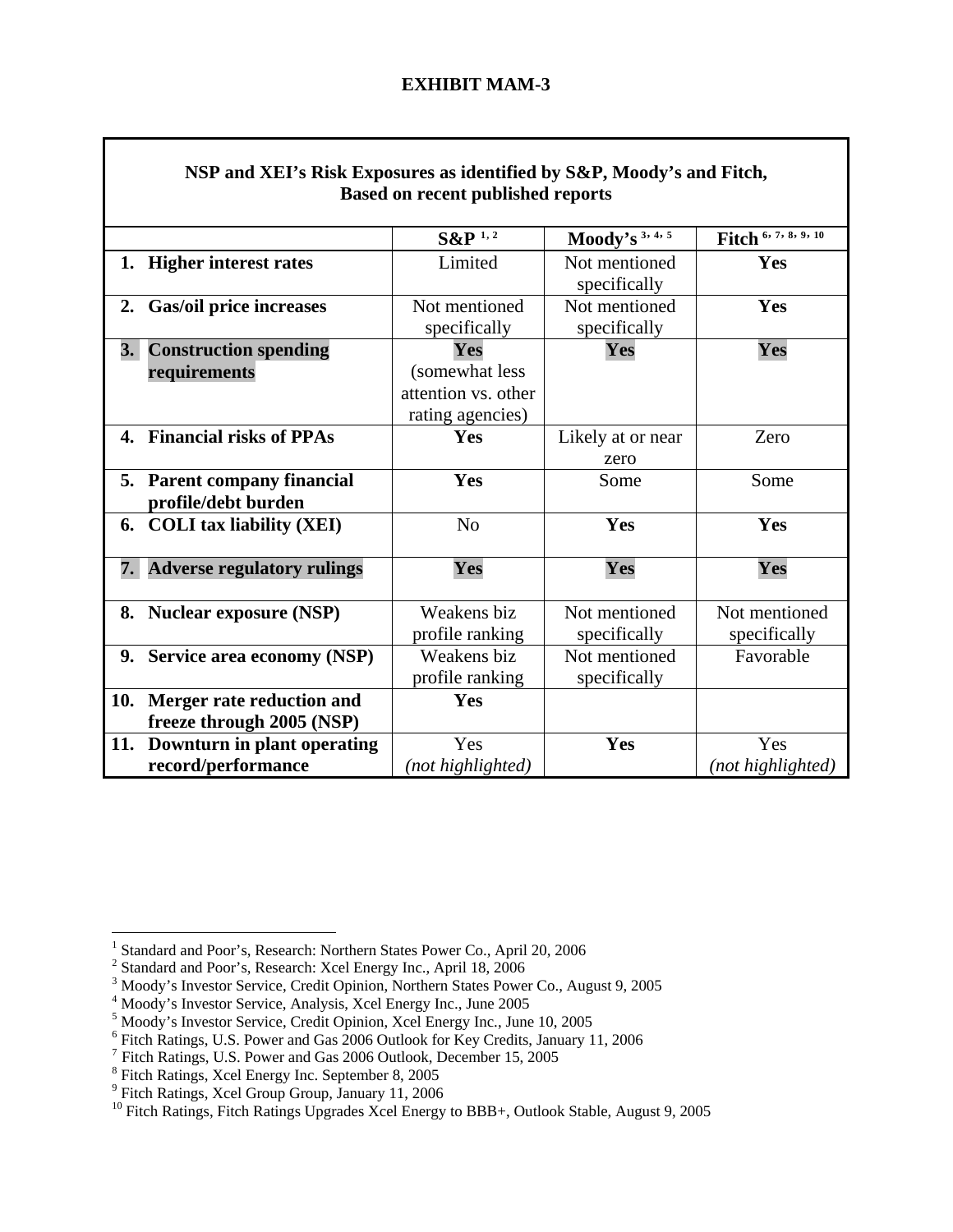#### **NSP-M Historical and Projected Capital Expenditures**

Historical: Standard and Poor's, Credit Opinion, Northern States Power, May 19, 2005, Table 4, capital expenditures Projected: Xcel Energy Inc. Slide Presentation, New York Investor Conference, November 29, 2005, Appendix, Slide 15



Additional spending 2005-2009 vs. historical average  $$ 1,172$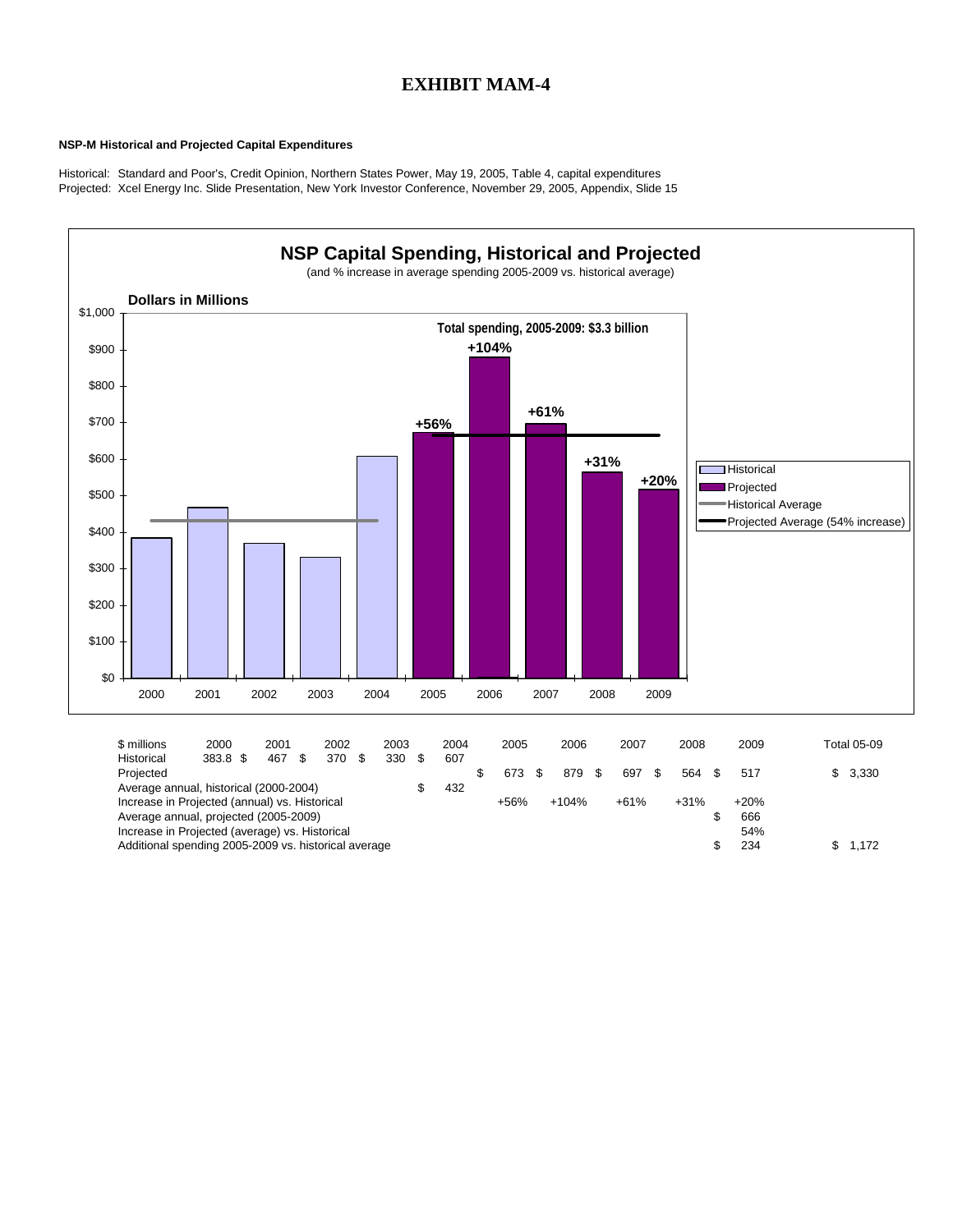November 2005: \$5.7 billion in capital expenditures 2006-2009, includes base level, MERP and Comanche 3



Xcel Energy Inc., New York Investor Meetings, November 28, 2005, Finance, Slide 4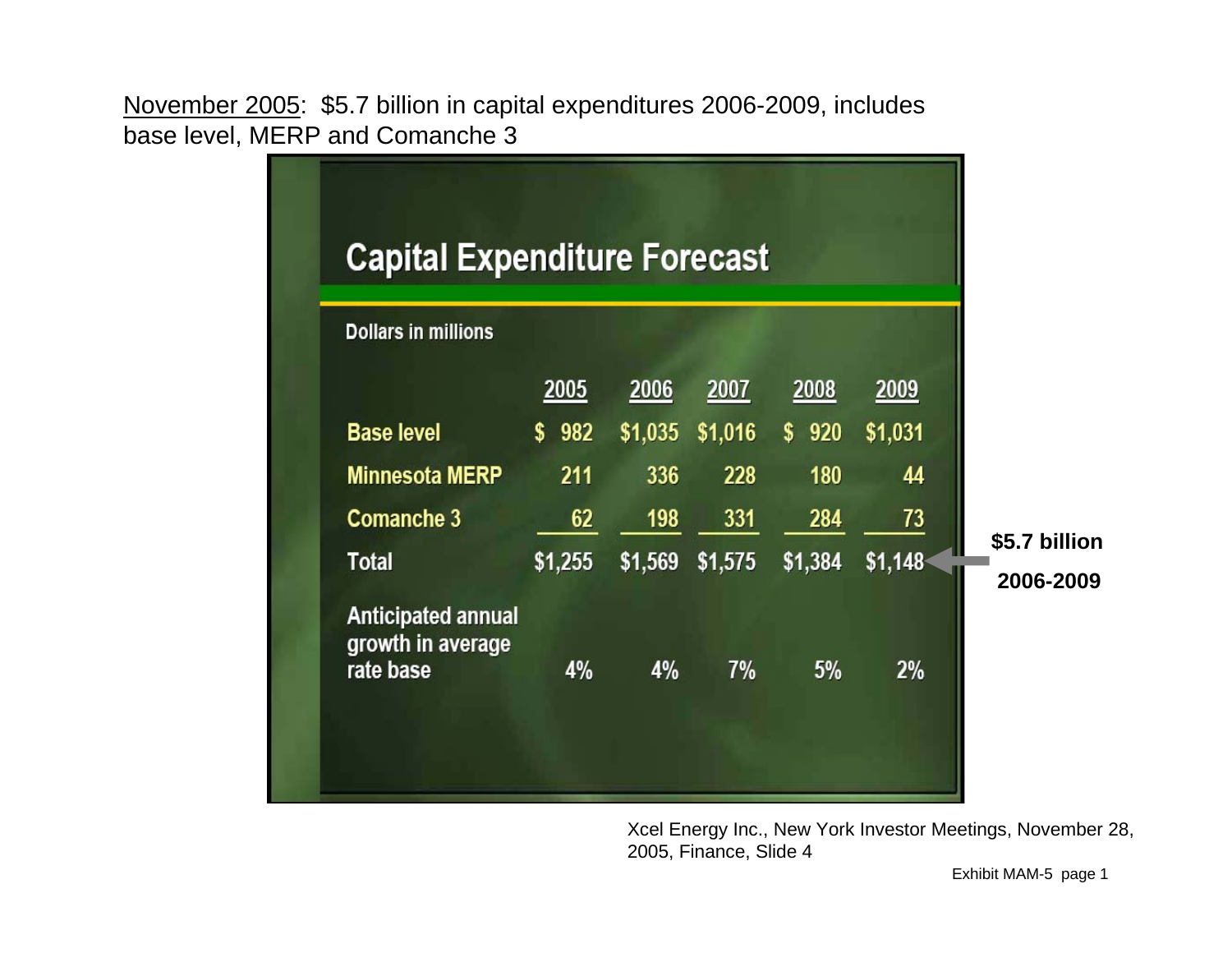November 2005: \$5.7 billion in capital expenditures requires \$400 million net debt 2006-2009

# **Potential Cash Used for Investing** & Cash Provided/(Used) from Financing\*



Xcel Energy Inc., New York Investor Meetings, November 28, 2005, Finance, Slide 10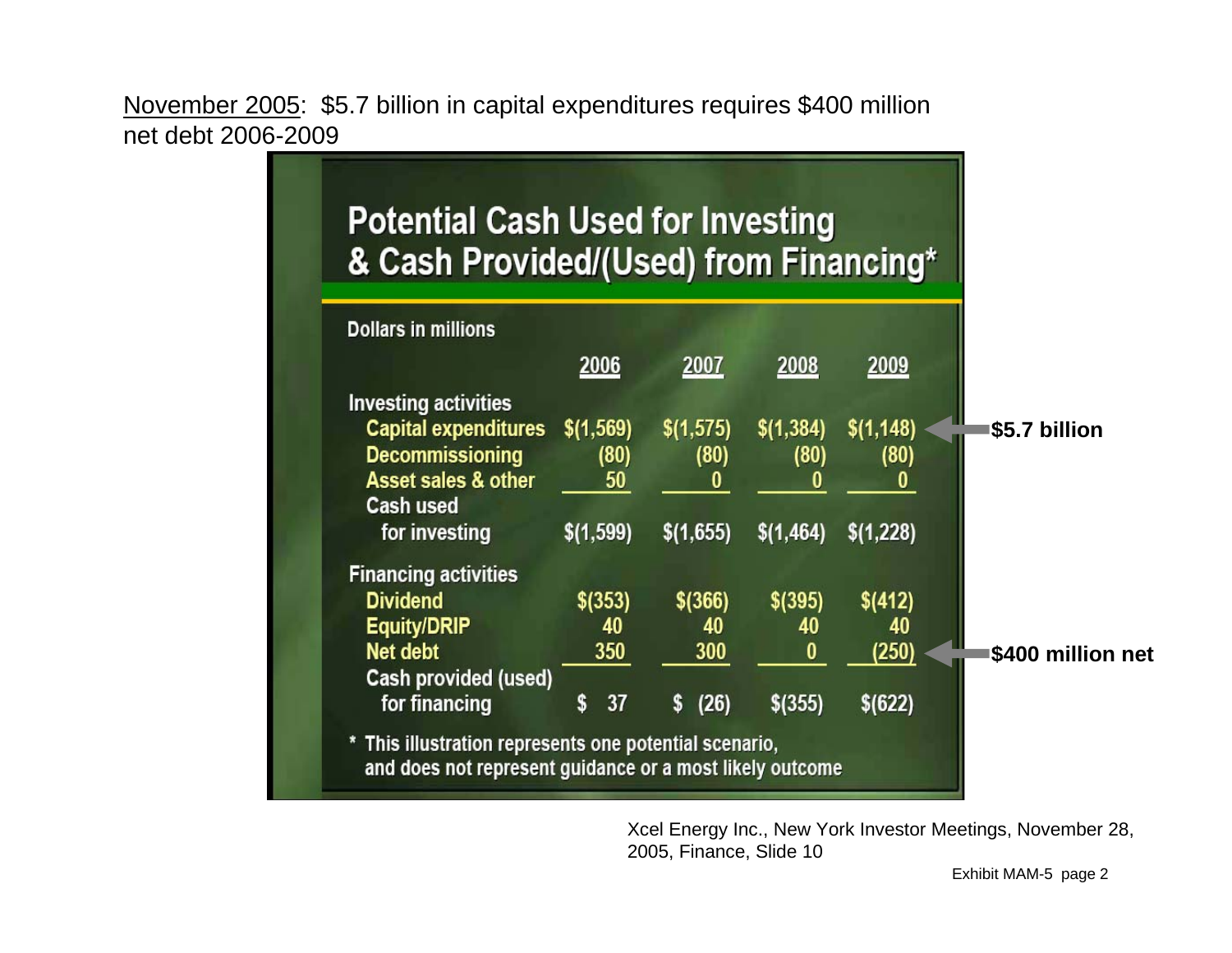June 2006: CapX 2020 added to investment pipeline



Xcel Energy Inc., Minneapolis Investor Meetings, June 20, 2006, Finance Overview, Slide 5

Exhibit MAM-5 page 3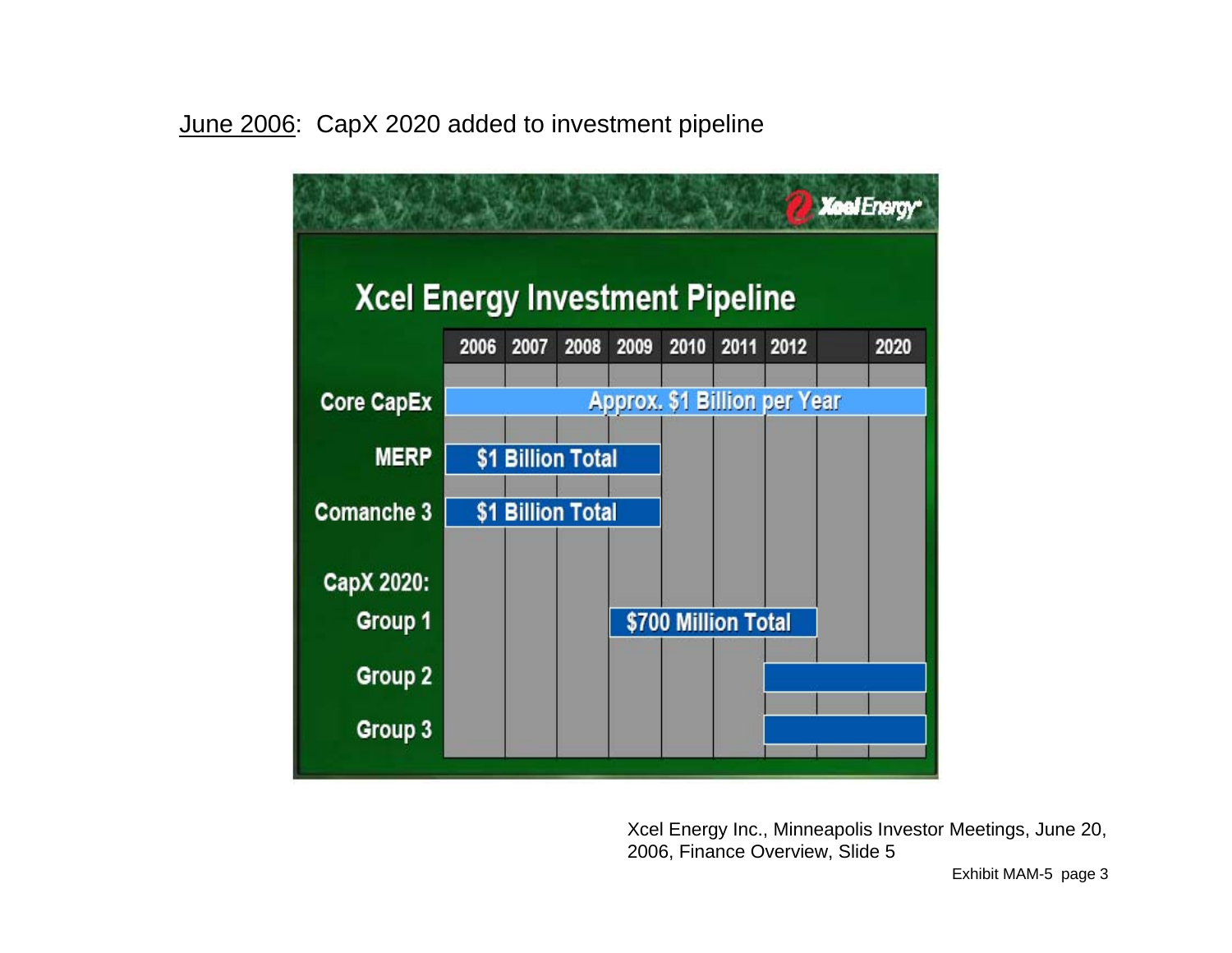# September 2006: Numerous projects added to investment pipeline



Xcel Energy Inc., Bank of America Annual Investors Conference, September 19, 2006, Slide 10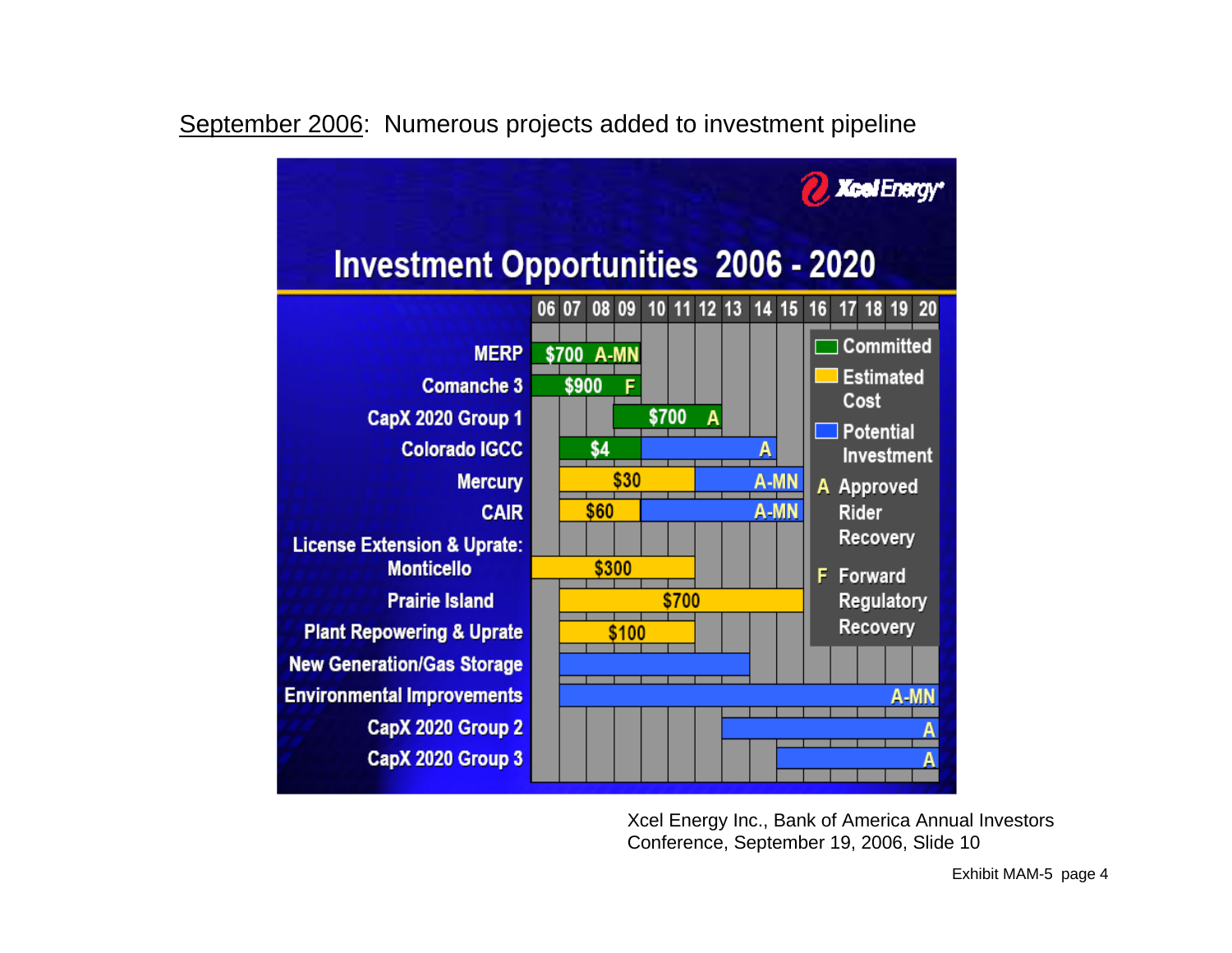| <b>Exhibit MAM-6</b><br><b>Summary of Rating Agency Views on Financial Risk of PPAs</b>                        |                                                                                                                                                                                                                                                                                                                                                                                                 |                                                                                                                                                                                                                                                                      |                                                                                                                                                                                                                                                                                                                                                          |  |  |  |  |  |  |
|----------------------------------------------------------------------------------------------------------------|-------------------------------------------------------------------------------------------------------------------------------------------------------------------------------------------------------------------------------------------------------------------------------------------------------------------------------------------------------------------------------------------------|----------------------------------------------------------------------------------------------------------------------------------------------------------------------------------------------------------------------------------------------------------------------|----------------------------------------------------------------------------------------------------------------------------------------------------------------------------------------------------------------------------------------------------------------------------------------------------------------------------------------------------------|--|--|--|--|--|--|
|                                                                                                                | $S\&P^{1,2,3,4}$                                                                                                                                                                                                                                                                                                                                                                                | Moody's 5, 6                                                                                                                                                                                                                                                         | Fitch <sup>7, <math>\overline{8, 9}</math></sup>                                                                                                                                                                                                                                                                                                         |  |  |  |  |  |  |
| <b>General approach</b>                                                                                        | Assess benefits and risks of PPAs; adjust<br>financial statements to allow comparisons to<br>utilities that build generation; financial risk<br>quantified on a "risk spectrum;" impact of<br>purchase power contracts on resource<br>portfolio and construction spending<br>requirements incorporated into business risk<br>assessment; imputed debt adjustments account<br>for financial risk | Assess risk and benefits of PPAs in light of<br>contract structure, regulatory treatment and<br>cost of and need for power<br>PPA risk falls on a "risk continuum" based on<br>contract-specific characteristics; qualitative<br>and quantitative factors considered | Assess financial risk in light of economics of<br>PPAs relative to the market and regulatory<br>assurances regarding cost recovery in rates                                                                                                                                                                                                              |  |  |  |  |  |  |
| <b>Financial statement</b><br>adjustments for<br>financial risk of PPAs<br>for electric utilities<br>generally | Risk factor assigned based on contract<br>characteristics and regulatory treatment<br>Imputed $debt = NPV$ of capacity payments x<br>risk factor of 30%-50% for take and pay<br>contracts, 10-20% risk factor possible with<br>legislative support for cost recovery                                                                                                                            | Imputed debt added to financial statements<br>only as appropriate and based on classification<br>of PPA contracts.                                                                                                                                                   | Quantified only if appropriate, and limited to<br>above-market portion of payments; "Fitch<br>may in exceptional cases treat a power<br>purchase contract as debt;" "Power purchase<br>contracts are generally treated as an operating<br>expense"; "If capitalized, the debt value<br>isthe PV of the over-market portion of the<br>contract payments." |  |  |  |  |  |  |
| <b>Relationship between</b><br>cost recovery<br>mechanisms and<br>imputed debt                                 | Imputes debt in all cases, but reduces imputed<br>debt by a "risk factor" where "The risk factor<br>is largely a function of the strength of the<br>regulatory recovery mechanisms established<br>to address procurement costs"                                                                                                                                                                 | "most likely" does not impute debt when<br>"there is reasonable assurance that regulators<br>will allow the costs to be recovered in<br>regulated rates"                                                                                                             | Imputes debt if there is a "low likelihood of<br>recovery of the contract cost from regulated<br>utility customers" (emphasis added)                                                                                                                                                                                                                     |  |  |  |  |  |  |
| <b>Current imputed debt</b><br>adjustments for NSP                                                             | Risk factor = $30\%$                                                                                                                                                                                                                                                                                                                                                                            | Uncertain/not specified, but likely at or<br>near zero.                                                                                                                                                                                                              | Zero. (see below)                                                                                                                                                                                                                                                                                                                                        |  |  |  |  |  |  |
| <b>Other Notes</b>                                                                                             |                                                                                                                                                                                                                                                                                                                                                                                                 | For XEI and its subsidiaries, Moody's does<br>state that reliance on purchased power "does<br>little to enhance earnings and retained cash<br>flow" but that "the cost of purchased power is<br>generally allowed to be passed through in<br>rates"                  | "While XEL's subsidiaries have \$6.5 billion<br>in off-balance-sheet power purchase<br>agreement obligations, the capacity payments<br>associated with these agreements are mostly<br>recoverable, and therefore, no debt<br><i>equivalency is assumed.</i> " (emphasis added)                                                                           |  |  |  |  |  |  |

<span id="page-9-1"></span><span id="page-9-0"></span><sup>&</sup>lt;sup>1</sup> Standard and Poor's Utilities Credit Comment, "Utilities' risks in purchasing power," March 26, 1990<br><sup>2</sup> Standard and Poor's, "'Buy versus Build': Debt Aspects of Purchased-Power Agreements," May 8, 2003

<span id="page-9-3"></span><span id="page-9-2"></span> $^3$  Standard and Poor's, "Credit Implications of Public Power Utilities' Power Purchases," October 9, 2003<br> $^4$  Standard and Poor's, "Assessing U.S. Vertically Integrated Utilities' Business Risk Drivers," September 14,

<span id="page-9-4"></span>

<span id="page-9-6"></span><span id="page-9-5"></span><sup>&</sup>lt;sup>6</sup> Moody's Investor Service, Analysis, Xcel Energy Inc., December 2004<br><sup>7</sup> Fitch Ratings, Long-Term Power Contracts, Credit Implications for Purchasers, Slide Presentation, U.S. Global Power Group, October 2005<br><sup>8</sup> Fitch

<span id="page-9-7"></span>

<span id="page-9-8"></span> $9$  Fitch Ratings, Long Term Power Contracts: Credit Implications for Purchasers, Slide Presentation, October, 2005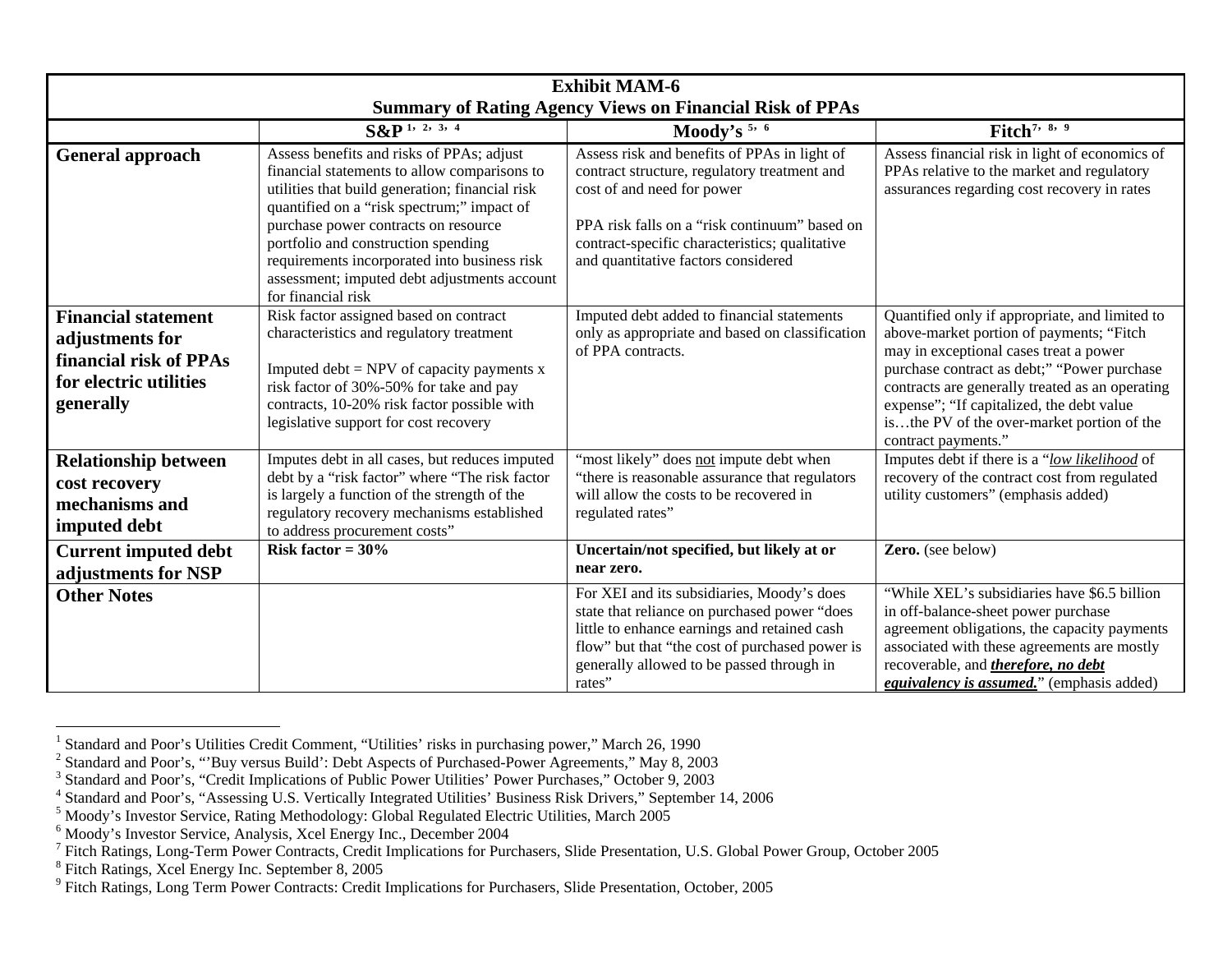#### **PUBLIC VERSION**

# **EXHIBIT MAM-7, Schedule 1 Built from Exhibit GET-1, Schedule 2**

Calculation of Estimated Annual Fixed Costs, GET-1 adjusted for interest rate adjustment factor of 1.0176

|      | Column 1                    | Column 2                                                  | Column 3                      | Column 5 | Column 7            | Column 5a | Column 7a           | Column 5b | Column 7b           | Column 5c | Column 7c           |
|------|-----------------------------|-----------------------------------------------------------|-------------------------------|----------|---------------------|-----------|---------------------|-----------|---------------------|-----------|---------------------|
|      | Projected PPA Fixed         |                                                           |                               |          | <b>Imputed Debt</b> |           | <b>Imputed Debt</b> |           | <b>Imputed Debt</b> |           | <b>Imputed Debt</b> |
|      |                             | Payments Per kw- Projected PPA Fixed Net Present Value of |                               | S&P Risk | @ 50% Risk          | S&P Risk  | @ 30% Risk          | S&P Risk  | @ 20% Risk          | S&P Risk  | @ 10% Risk          |
|      | Month                       |                                                           | Payments (\$) Payments @ 6.2% | Factor   | Factor              | Factor    | Factor              | Factor    | Factor              | Factor    | Factor              |
|      | <b>ITRADE SECRET BEGINS</b> |                                                           |                               |          |                     |           | 43%                 |           | 62%                 |           | 81%                 |
| 2007 |                             |                                                           | \$3,586,470                   | 50%      | \$1,793,235         | 30%       | \$1,075,941         | 20%       | \$717,294           | 10%       | \$358,647           |
|      | 2008                        |                                                           | \$3,808,831                   | 50%      | \$1,904,415         | 30%       | \$1,142,649         | 20%       | \$761,766           | 10%       | \$380,883           |
|      | 2009                        |                                                           | \$4,044,978                   | 50%      | \$2,022,489         | 30%       | \$1,213,494         | 20%       | \$808,996           | 10%       | \$404,498           |
|      | 2010                        |                                                           | \$4,295,767                   | 50%      | \$2,147,884         | 30%       | \$1,288,730         | 20%       | \$859,153           | 10%       | \$429,577           |
| 2011 |                             |                                                           | \$4,562,105                   | 50%      | \$2,281,052         | 30%       | \$1,368,631         | 20%       | \$912,421           | 10%       | \$456,210           |
|      | 2012                        |                                                           | \$4,783,231                   | 50%      | \$2,391,615         | 30%       | \$1,434,969         | 20%       | \$956,646           | 10%       | \$478,323           |
|      | 2013                        |                                                           | \$4,708,527                   | 50%      | \$2,354,263         | 30%       | \$1,412,558         | 20%       | \$941,705           | 10%       | \$470,853           |
|      | 2014                        |                                                           | \$4,628,248                   | 50%      | \$2,314,124         | 30%       | \$1,388,475         | 20%       | \$925,650           | 10%       | \$462,825           |
|      | 2015                        |                                                           | \$4,542,027                   | 50%      | \$2,271,014         | 30%       | \$1,362,608         | 20%       | \$908,405           | 10%       | \$454,203           |
|      | 2016                        |                                                           | \$4,449,471                   | 50%      | \$2,224,735         | 30%       | \$1,334,841         | 20%       | \$889,894           | 10%       | \$444,947           |
|      | 2017                        |                                                           | \$4,350,161                   | 50%      | \$2,175,080         | 30%       | \$1,305,048         | 20%       | \$870,032           | 10%       | \$435,016           |
|      | 2018                        |                                                           | \$4,243,653                   | 50%      | \$2,121,827         | 30%       | \$1,273,096         | 20%       | \$848,731           | 10%       | \$424,365           |
|      | 2019                        |                                                           | \$4,129,477                   | 50%      | \$2,064,738         | 30%       | \$1,238,843         | 20%       | \$825,895           | 10%       | \$412,948           |
|      | 2020                        |                                                           | \$4,007,128                   | 50%      | \$2,003,564         | 30%       | \$1,202,138         | 20%       | \$801,426           | 10%       | \$400,713           |
| 2021 |                             |                                                           | \$3,876,074                   | 50%      | \$1,938,037         | 30%       | \$1,162,822         | 20%       | \$775,215           | 10%       | \$387,607           |
|      | 2022                        |                                                           | \$3,735,747                   | 50%      | \$1,867,874         | 30%       | \$1,120,724         | 20%       | \$747,149           | 10%       | \$373,575           |
|      | 2023                        |                                                           | \$3,585,543                   | 50%      | \$1,792,771         | 30%       | \$1,075,663         | 20%       | \$717,109           | 10%       | \$358,554           |
|      | 2024                        |                                                           | \$3,424,820                   | 50%      | \$1,712,410         | 30%       | \$1,027,446         | 20%       | \$684,964           | 10%       | \$342,482           |
|      | 2025                        |                                                           | \$3,252,895                   | 50%      | \$1,626,448         | 30%       | \$975,869           | 20%       | \$650,579           | 10%       | \$325,290           |
|      | 2026                        |                                                           | \$3,069,045                   | 50%      | \$1,534,522         | 30%       | \$920,713           | 20%       | \$613,809           | 10%       | \$306,904           |
|      | 2027                        |                                                           | \$2,872,496                   | 50%      | \$1,436,248         | 30%       | \$861,749           | 20%       | \$574,499           | 10%       | \$287,250           |
|      | 2028                        |                                                           | \$2,662,431                   | 50%      | \$1,331,215         | 30%       | \$798,729           | 20%       | \$532,486           | 10%       | \$266,243           |
|      | 2029                        |                                                           | \$2,437,976                   | 50%      | \$1,218,988         | 30%       | \$731,393           | 20%       | \$487,595           | 10%       | \$243,798           |
|      | 2030                        |                                                           | \$2,198,207                   | 50%      | \$1,099,104         | 30%       | \$659,462           | 20%       | \$439,641           | 10%       | \$219,821           |
| 2031 |                             |                                                           | \$1,942,139                   | 50%      | \$971,069           | 30%       | \$582,642           | 20%       | \$388,428           | 10%       | \$194,214           |
|      | 2032                        |                                                           | \$1,668,724                   | 50%      | \$834,362           | 30%       | \$500,617           | 20%       | \$333,745           | 10%       | \$166,872           |
|      | 2033                        |                                                           | \$1,376,852                   | 50%      | \$688,426           | 30%       | \$413,056           | 20%       | \$275,370           | 10%       | \$137,685           |
|      | 2034                        |                                                           | \$1,065,339                   | 50%      | \$532,670           | 30%       | \$319,602           | 20%       | \$213,068           | 10%       | \$106,534           |
|      | 2035                        |                                                           | \$732,931                     | 50%      | \$366,465           | 30%       | \$219,879           | 20%       | \$146,586           | 10%       | \$73,293            |
|      | 2036                        |                                                           | \$561,749                     | 50%      | \$280,874           | 30%       | \$168,525           | 20%       | \$112,350           | 10%       | \$56,175            |
|      |                             | <b>TRADE SECRET ENDSI</b>                                 |                               |          |                     |           |                     |           |                     |           |                     |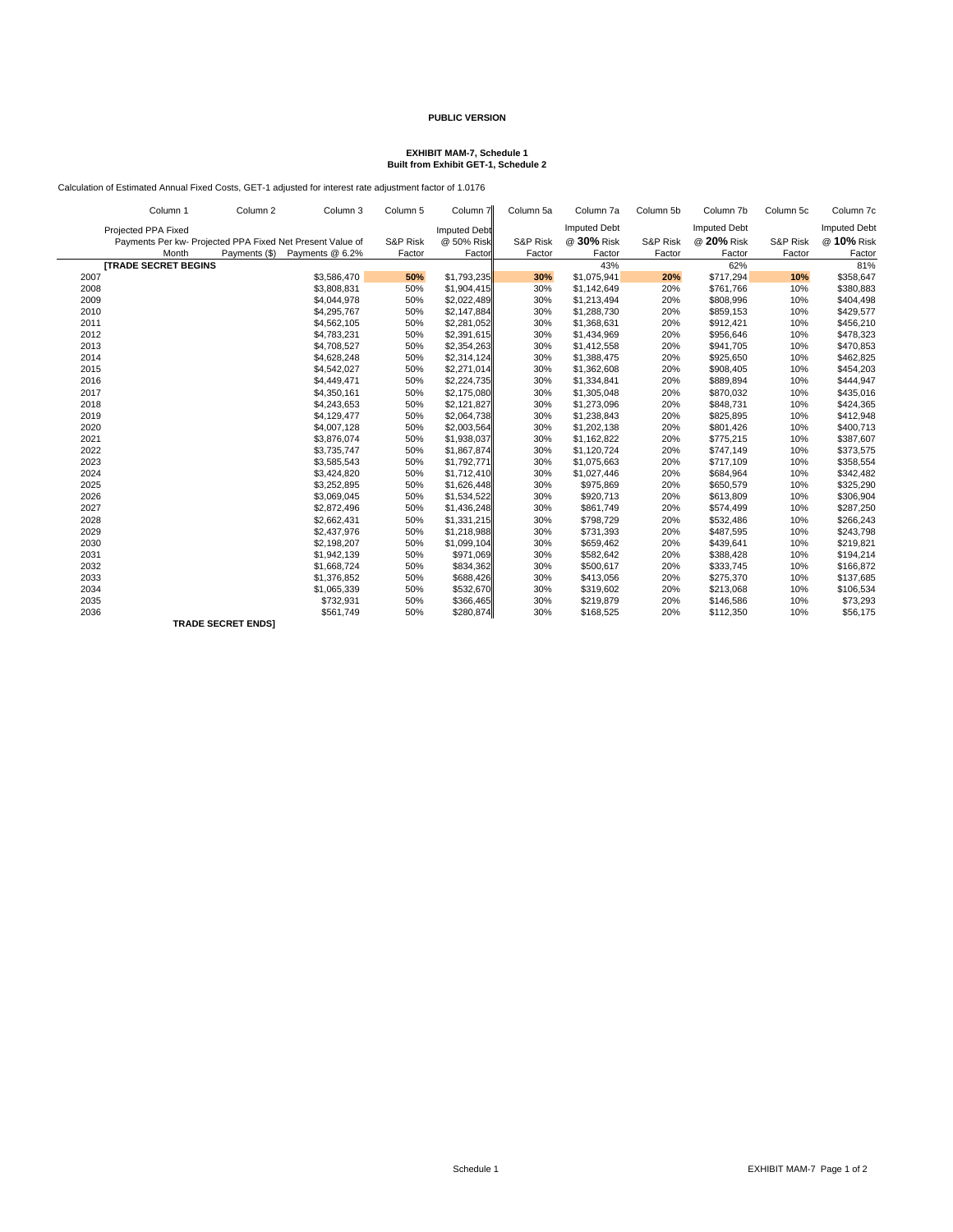#### **PUBLIC VERSION**

#### **EXHIBIT MAM-7, Schedule 2 Built from Exhibit GET-1, Schedule 3**

Calculation of Estimated Annual Fixed Costs, GET-1 adjusted for interest rate adjustment factor of 1.0176

|      | Column 1<br>[TRADE<br><b>SECRET</b><br><b>BEGINS</b> | Column 2      | Column 3             | Column 4<br>[TRADE<br><b>SECRET</b><br><b>BEGINS</b> | Column 5<br>[TRADE<br><b>SECRET</b><br><b>BEGINS</b> | Column 6        | Column <sub>7</sub><br>[TRADE<br><b>SECRET</b><br><b>BEGINS</b> | Column 8              | Column 9<br>[TRADE<br><b>SECRET</b><br><b>BEGINS</b> |
|------|------------------------------------------------------|---------------|----------------------|------------------------------------------------------|------------------------------------------------------|-----------------|-----------------------------------------------------------------|-----------------------|------------------------------------------------------|
|      |                                                      |               | <b>Interest Rate</b> |                                                      |                                                      | Fixed O&M       |                                                                 |                       |                                                      |
|      |                                                      | Transmission  | Index                |                                                      |                                                      | Escalation      |                                                                 |                       |                                                      |
|      |                                                      | Costs (\$/kw- | Adjustment           |                                                      |                                                      | Factor (2.5\$ / |                                                                 | <b>Total Capacity</b> |                                                      |
| Year |                                                      | month)        | Factor               |                                                      |                                                      | year)           |                                                                 | (MW)                  |                                                      |
| 2005 |                                                      |               |                      |                                                      |                                                      | 1.000           |                                                                 |                       |                                                      |
| 2006 |                                                      |               |                      |                                                      |                                                      | 1.025           |                                                                 |                       |                                                      |
| 2007 |                                                      |               |                      |                                                      |                                                      | 1.051           |                                                                 |                       |                                                      |
| 2008 |                                                      |               |                      |                                                      |                                                      | 1.077           |                                                                 |                       |                                                      |
| 2009 |                                                      |               |                      |                                                      |                                                      | 1.104           |                                                                 |                       |                                                      |
| 2010 |                                                      |               |                      |                                                      |                                                      | 1.131           |                                                                 |                       |                                                      |
| 2011 |                                                      | \$1.10        | 1.0176               |                                                      |                                                      | 1.160           |                                                                 | 603                   |                                                      |
| 2012 |                                                      | \$1.10        | 1.0176               |                                                      |                                                      | 1.189           |                                                                 | 603                   |                                                      |
| 2013 |                                                      | \$1.10        | 1.0176               |                                                      |                                                      | 1.218           |                                                                 | 603                   |                                                      |
| 2014 |                                                      | \$1.10        | 1.0176               |                                                      |                                                      | 1.249           |                                                                 | 603                   |                                                      |
| 2015 |                                                      | \$1.10        | 1.0176               |                                                      |                                                      | 1.280           |                                                                 | 603                   |                                                      |
| 2016 |                                                      | \$1.10        | 1.0176               |                                                      |                                                      | 1.312           |                                                                 | 603                   |                                                      |
| 2017 |                                                      | \$1.10        | 1.0176               |                                                      |                                                      | 1.345           |                                                                 | 603                   |                                                      |
| 2018 |                                                      | \$1.10        | 1.0176               |                                                      |                                                      | 1.379           |                                                                 | 603                   |                                                      |
| 2019 |                                                      | \$1.10        | 1.0176               |                                                      |                                                      | 1.413           |                                                                 | 603                   |                                                      |
| 2020 |                                                      | \$1.10        | 1.0176               |                                                      |                                                      | 1.448           |                                                                 | 603                   |                                                      |
| 2021 |                                                      | \$1.10        | 1.0176               |                                                      |                                                      | 1.485           |                                                                 | 603                   |                                                      |
| 2022 |                                                      | \$1.10        | 1.0176               |                                                      |                                                      | 1.522           |                                                                 | 603                   |                                                      |
| 2023 |                                                      | \$1.10        | 1.0176               |                                                      |                                                      | 1.560           |                                                                 | 603                   |                                                      |
| 2024 |                                                      | \$1.10        | 1.0176               |                                                      |                                                      | 1.599           |                                                                 | 603                   |                                                      |
| 2025 |                                                      | \$1.10        | 1.0176               |                                                      |                                                      | 1.639           |                                                                 | 603                   |                                                      |
| 2026 |                                                      | \$1.10        | 1.0176               |                                                      |                                                      | 1.680           |                                                                 | 603                   |                                                      |
| 2027 |                                                      | \$1.10        | 1.0176               |                                                      |                                                      | 1.722           |                                                                 | 603                   |                                                      |
| 2028 |                                                      | \$1.10        | 1.0176               |                                                      |                                                      | 1.765           |                                                                 | 603                   |                                                      |
| 2029 |                                                      | \$1.10        | 1.0176               |                                                      |                                                      | 1.809           |                                                                 | 603                   |                                                      |
| 2030 |                                                      | \$1.10        | 1.0176               |                                                      |                                                      | 1.854           |                                                                 | 603                   |                                                      |
| 2031 |                                                      | \$1.10        | 1.0176               |                                                      |                                                      | 1.900           |                                                                 | 603                   |                                                      |
| 2032 |                                                      | \$1.10        | 1.0176               |                                                      |                                                      | 1.948           |                                                                 | 603                   |                                                      |
| 2033 |                                                      | \$1.10        | 1.0176               |                                                      |                                                      | 1.996           |                                                                 | 603                   |                                                      |
| 2034 |                                                      | \$1.10        | 1.0176               |                                                      |                                                      | 2.046           |                                                                 | 603                   |                                                      |
| 2035 |                                                      | \$1.10        | 1.0176               |                                                      |                                                      | 2.098           |                                                                 | 603                   |                                                      |
| 2036 |                                                      | \$1.10        | 1.0176               |                                                      |                                                      | 2.150           |                                                                 | 603                   |                                                      |
|      | <b>TRADE</b><br><b>SECRET</b><br>ENDS]               |               |                      | <b>TRADE</b><br><b>SECRET</b><br><b>ENDS1</b>        | <b>TRADE</b><br><b>SECRET</b><br>ENDS]               |                 | <b>TRADE</b><br><b>SECRET</b><br>ENDS]                          |                       | <b>TRADE</b><br><b>SECRET</b><br><b>ENDS1</b>        |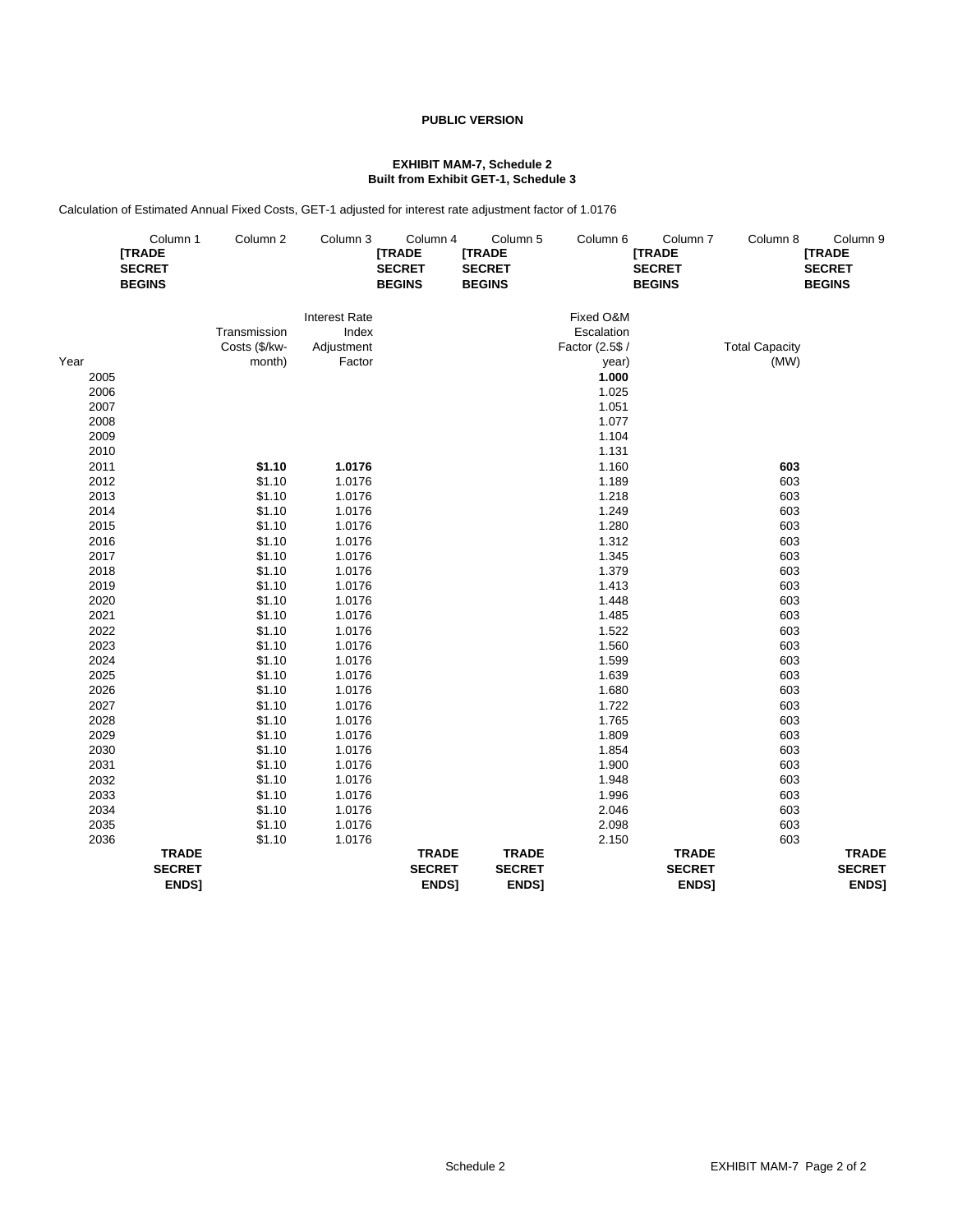<span id="page-12-0"></span>

| <b>Financial Ratios and Credit Metrics do not Determine Ratings</b>                    |                                   |                                   |  |  |  |  |  |  |  |  |
|----------------------------------------------------------------------------------------|-----------------------------------|-----------------------------------|--|--|--|--|--|--|--|--|
| Importance of financial ratios and credit metrics, as described by the Rating Agencies |                                   |                                   |  |  |  |  |  |  |  |  |
| $S\&P$                                                                                 | Moody's                           | <b>Fitch</b>                      |  |  |  |  |  |  |  |  |
| "Standard and Poor's ratings"                                                          | "It is impossible to assign an    | "financial ratios in isolation do |  |  |  |  |  |  |  |  |
| have never relied solely on                                                            | accurate credit rating on the     | not determine credit ratings" 4   |  |  |  |  |  |  |  |  |
| quantitative measures." 1                                                              | basis of financial ratio analysis |                                   |  |  |  |  |  |  |  |  |
|                                                                                        | alone, even less so on the        |                                   |  |  |  |  |  |  |  |  |
| "Ratings analysis is not driven"                                                       | basis of any one ratio" 3         |                                   |  |  |  |  |  |  |  |  |
| solely by these financial                                                              |                                   |                                   |  |  |  |  |  |  |  |  |
| ratios, nor has it ever been. In                                                       |                                   |                                   |  |  |  |  |  |  |  |  |
| factother factors can                                                                  |                                   |                                   |  |  |  |  |  |  |  |  |
| outweigh the achievement of                                                            |                                   |                                   |  |  |  |  |  |  |  |  |
| otherwise acceptable financial                                                         |                                   |                                   |  |  |  |  |  |  |  |  |
| ratios." $2$                                                                           |                                   |                                   |  |  |  |  |  |  |  |  |

<sup>&</sup>lt;sup>1</sup> Standard and Poor's, "Credit Implications of Public Power Utilities' Power Purchases," October 9, 2003<br><sup>2</sup> Standard and Poor's, Research: New Business Profile Scores Assigned for U.S. Utility and Power Companies;

Financial Guidelines Revised, June 1, 2004<br><sup>3</sup> Moody's Investor Service, Rating Methodology: Global Regulated Electric Utilities, March 2005<br><sup>4</sup> Fitch, U.S. Electric and Gas Utility Financial Peer Study, July 2006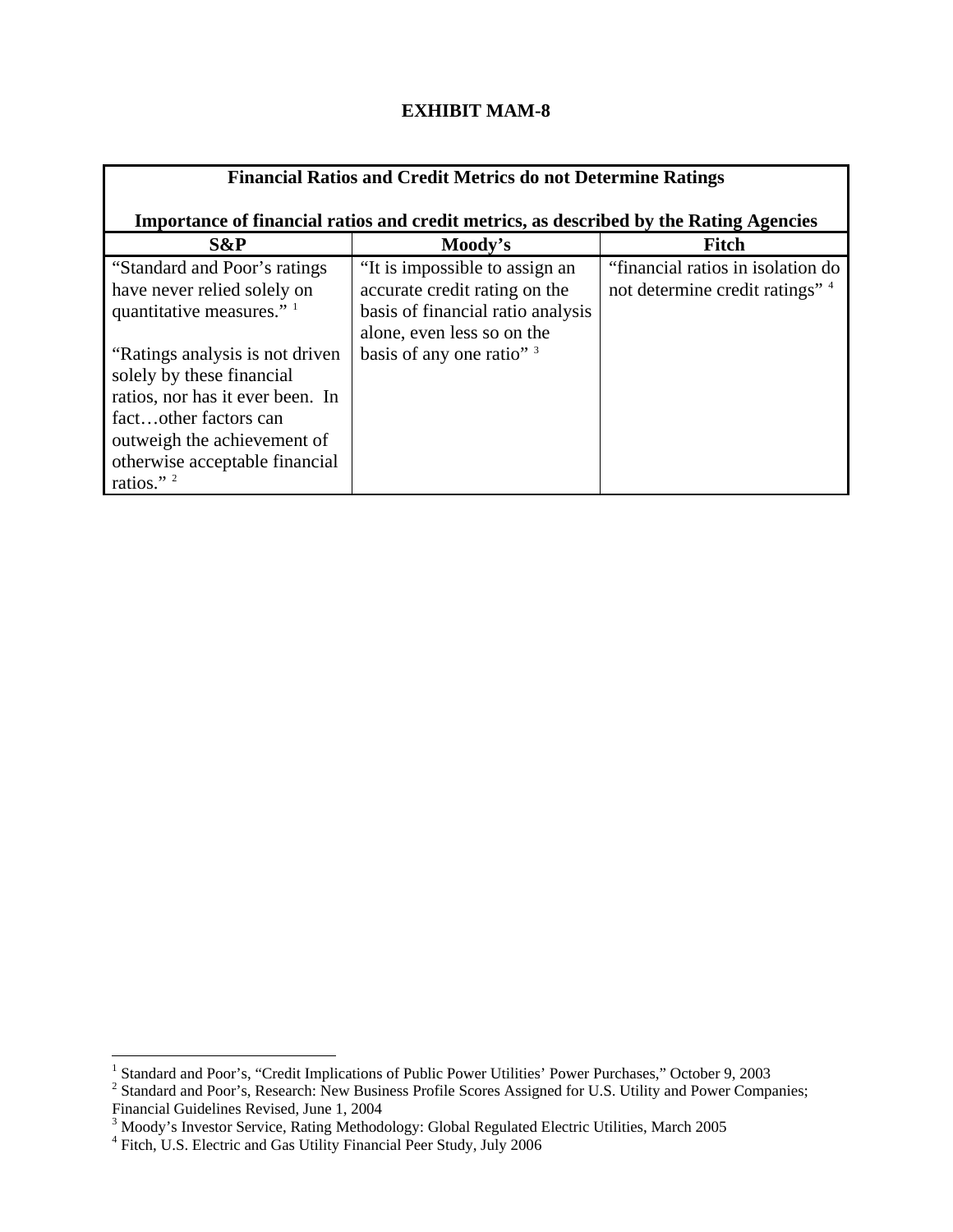|                                                                                             |                                        |                                        | S&P reported 4-20-06<br>Actual      | Actual                              | Schedule 5 page 1 NSP (Tyson Testimony)<br>Risk Factor for Mesaba 1 = 50% (Tyson assump) |                            | Schedule 5 NSP page 1 (Tyson Testimony)<br>Adjusted Capacity Payments and Risk Factors for Mesaba 1 |                                                |                                       |                                                |                                       |                                                |                                       |                                                |
|---------------------------------------------------------------------------------------------|----------------------------------------|----------------------------------------|-------------------------------------|-------------------------------------|------------------------------------------------------------------------------------------|----------------------------|-----------------------------------------------------------------------------------------------------|------------------------------------------------|---------------------------------------|------------------------------------------------|---------------------------------------|------------------------------------------------|---------------------------------------|------------------------------------------------|
|                                                                                             |                                        |                                        |                                     |                                     | <b>NSP</b><br><b>YE 2005</b>                                                             | <b>NSP</b><br>Proj YE 2006 | <b>Risk Factor</b><br>50%<br>Mesaba 1                                                               | <b>NSP</b><br>projected 2006<br>incl. Mesaba 1 | <b>Risk Factor</b><br>30%<br>Mesaba 1 | <b>NSP</b><br>projected 2006<br>incl. Mesaba 1 | <b>Risk Factor</b><br>20%<br>Mesaba 1 | <b>NSP</b><br>projected 2006<br>incl. Mesaba 1 | <b>Risk Factor</b><br>10%<br>Mesaba 1 | <b>NSP</b><br>projected 2006<br>incl. Mesaba 1 |
| 1 Funds from Operations                                                                     |                                        |                                        |                                     |                                     |                                                                                          | \$690                      |                                                                                                     | \$690                                          |                                       | \$690                                          |                                       | \$690                                          |                                       | \$690                                          |
| Interest Expense per S&P calculation<br>2 Interest charges and financing costs              |                                        |                                        |                                     |                                     |                                                                                          | \$146                      |                                                                                                     | \$146                                          |                                       | \$146                                          |                                       | \$146                                          |                                       | \$146                                          |
| <b>AFUDC Debt</b>                                                                           |                                        |                                        |                                     |                                     |                                                                                          | \$14                       |                                                                                                     | \$14                                           |                                       | \$14                                           |                                       | \$14                                           |                                       | \$14                                           |
| 3 Average Interest rate on operating leases<br>4 Average Imputed Debt from Operating Leases |                                        |                                        |                                     |                                     |                                                                                          | 6.20%<br>\$3               |                                                                                                     | 6.20%<br>\$3                                   |                                       | 6.20%<br>\$3                                   |                                       | 6.20%<br>\$3                                   |                                       | 6.20%<br>\$3                                   |
| 5 Average Interest rate on imputed debt from PPAs                                           |                                        |                                        |                                     |                                     |                                                                                          | 6.20%                      | 6.20%                                                                                               | 6.20%                                          | 6.20%                                 | 6.20%                                          | 6.20%                                 | 6.20%                                          | 6.20%                                 | 6.20%                                          |
| 6 Average Imputed Debt from PPAs                                                            |                                        |                                        |                                     |                                     |                                                                                          | \$28                       | \$116                                                                                               | \$144                                          | \$67                                  | \$94                                           | \$44                                  | \$72                                           | \$22                                  | \$50                                           |
| 7 Total Interest Expense                                                                    |                                        |                                        |                                     |                                     |                                                                                          | \$191                      | \$116                                                                                               | \$307                                          | \$67                                  | \$258                                          | \$44                                  | \$235                                          | \$22                                  | \$213                                          |
| <b>Total Capital</b><br>8 Balance Sheet Debt<br>9 Imputed Debt from Operating Leases        |                                        |                                        |                                     |                                     | \$2,360<br>\$55                                                                          | \$2,373<br>\$55            |                                                                                                     | \$2,373<br>\$55                                |                                       | \$2,373<br>\$55                                |                                       | \$2,373<br>\$55                                |                                       | \$2,373<br>\$55                                |
| 10 Imputed Debt from Existing and Potential PPAs<br>11 Total Debt                           |                                        |                                        |                                     |                                     | \$401<br>\$2,816                                                                         | \$445<br>\$2,873           | \$1,877<br>\$1,877                                                                                  | \$2,322                                        | \$1,076                               | \$1,521<br>\$3,949                             | \$717<br>\$717                        | \$1,162<br>\$3,590                             | \$359<br>\$359                        | \$804                                          |
|                                                                                             |                                        |                                        |                                     |                                     |                                                                                          |                            |                                                                                                     | \$4,750                                        | \$1,076                               |                                                |                                       |                                                |                                       | \$3,232                                        |
| 12 Balance Sheet Common Equity                                                              |                                        |                                        |                                     |                                     | \$2,252                                                                                  | \$2,715                    |                                                                                                     | \$2,715                                        |                                       | \$2,715                                        |                                       | \$2,715                                        |                                       | \$2,715                                        |
| 13 Total Capital                                                                            |                                        |                                        |                                     |                                     | \$5,068                                                                                  | \$5,588                    | \$1,877                                                                                             | \$7,465                                        | \$1,076                               | \$6,664                                        | \$717                                 | \$6,305                                        | \$359                                 | \$5,947                                        |
| S&P Credit Metrics -- NSP                                                                   | <b>BBB S&amp;P</b><br>(risk profile 5) | <b>BBB S&amp;P</b><br>(risk profile 4) | S&P<br>reported<br>04/20/06<br>2004 | S&P<br>reported<br>04/20/06<br>2005 |                                                                                          |                            |                                                                                                     |                                                |                                       |                                                |                                       |                                                |                                       |                                                |
| 14 FFO/Interest Expense                                                                     | $3.8 - 2.8$                            | $3.5 - 2.5$                            | 4.4x                                | 4.0x                                |                                                                                          | 4.6x                       |                                                                                                     | 3.2x                                           |                                       | 3.7x                                           |                                       | 3.9x                                           |                                       | 4.2x                                           |
| 15 FFO/Average Total Debt                                                                   | $22 - 15$                              | $20 - 12$                              | 26.2%                               | 21.3%                               |                                                                                          | 24.3%                      |                                                                                                     | 18.2%                                          |                                       | 20.4%                                          |                                       | 21.5%                                          |                                       | 22.8%                                          |
| 16 EOY Total Debt/Total Capital<br>17 EOY Equity/Total Capital                              | 50-60<br>50-40                         | 52-62<br>48-38                         | 56.1%<br>43.9%                      | 55.6%<br>44.4%                      |                                                                                          | 51.4%<br>48.6%             |                                                                                                     | 63.6%<br>36.4%                                 |                                       | 59.3%<br>40.7%                                 |                                       | 56.9%<br>43.1%                                 |                                       | 54.3%<br>45.7%                                 |

| <b>S&amp;P Credit Metrics -- Xcel Consolidated</b> |       |       |
|----------------------------------------------------|-------|-------|
| 18 FFO/Interest Expense                            | 3.2x  | 3.4x  |
| 19 FFO/Average Total Debt                          | 15.9% | 15.9% |
| 20 EOY Total Debt/Total Capital                    | 61.7% | 61.7% |
| <b>EOY Equity/Total Capital</b><br>21              | 38.3% | 38.3% |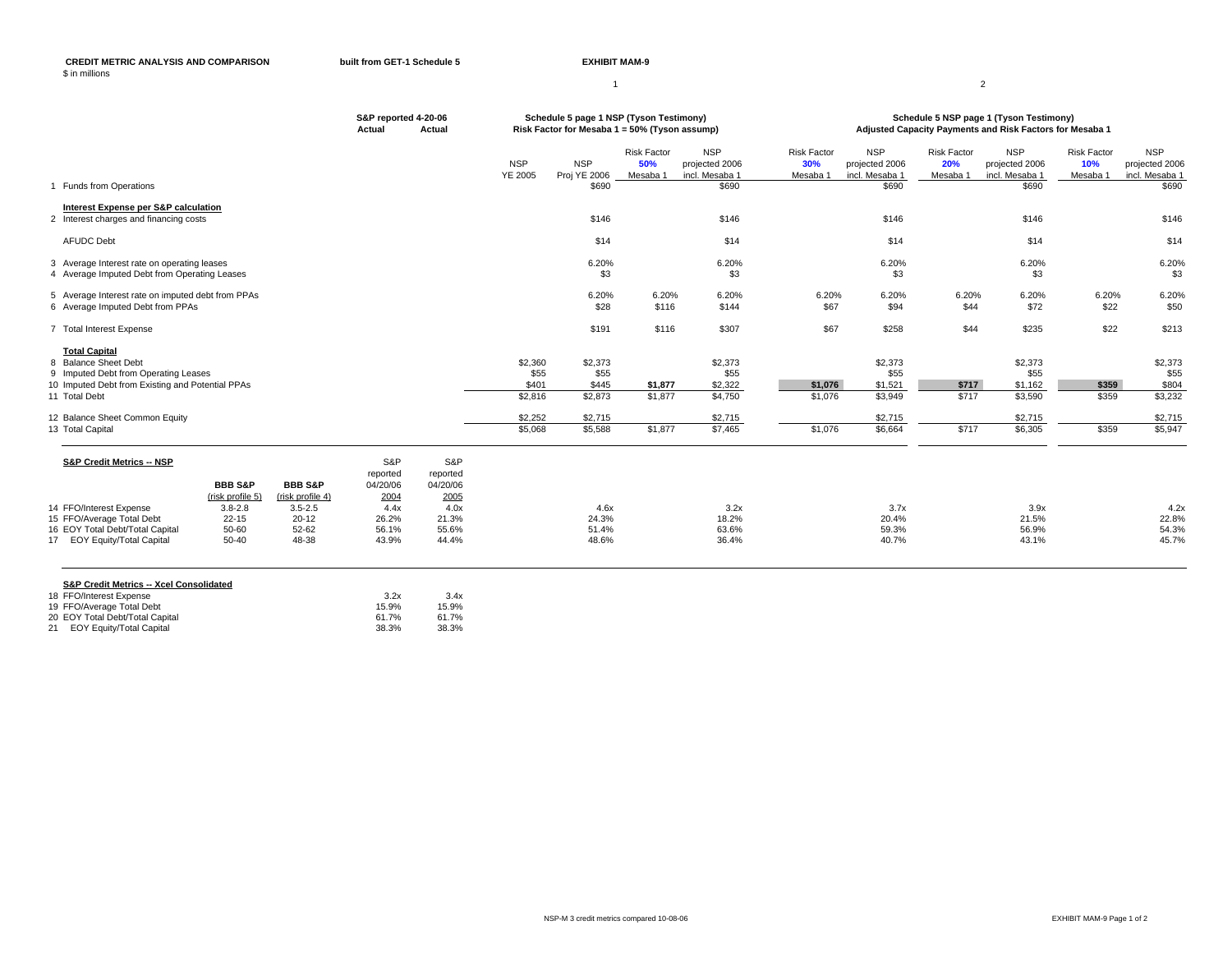#### **CREDIT METRIC ANALYSIS AND COMPARISON--XEI built from GET-1 Schedule 5**built from GET-1 Schedule 5 \$ in millions

**S&P reported 4-20-06**

#### **EXHIBIT MAM-9**

#### 1

| Schedule 5 page 2 XEI (Tyson Testimony)                  |
|----------------------------------------------------------|
| Adjusted Capacity Payments and Risk Factors for Mesaba 1 |

2

|                                                                                                                                                                                                                                                                                                                      | S&P reported 4-20-06<br>Actual  | Actual                          | Schedule 5 page 2 XEI (Tyson Testimony)<br>Risk Factor for Mesaba 1 = 50% (Tyson assump) |                                        |                                       |                                                     | Schedule 5 page 2 XEI (Tyson Testimony)<br>Adjusted Capacity Payments and Risk Factors for Mesaba 1 |                                                    |                                       |                                                    |                                       |                                                    |
|----------------------------------------------------------------------------------------------------------------------------------------------------------------------------------------------------------------------------------------------------------------------------------------------------------------------|---------------------------------|---------------------------------|------------------------------------------------------------------------------------------|----------------------------------------|---------------------------------------|-----------------------------------------------------|-----------------------------------------------------------------------------------------------------|----------------------------------------------------|---------------------------------------|----------------------------------------------------|---------------------------------------|----------------------------------------------------|
| <b>Funds from Operations</b>                                                                                                                                                                                                                                                                                         |                                 |                                 | Xcel<br><b>YE 2005</b>                                                                   | Xcel<br>Proj YE 2006<br>\$1,564        | <b>Risk Factor</b><br>50%<br>Mesaba 1 | Xcel<br>projected 2006<br>incl. Mesaba 1<br>\$1,564 | <b>Risk Factor</b><br>30%<br>Mesaba 1                                                               | XEI<br>projected 2006<br>incl. Mesaba 1<br>\$1,564 | <b>Risk Factor</b><br>20%<br>Mesaba 1 | XEI<br>projected 2006<br>incl. Mesaba 1<br>\$1,564 | <b>Risk Factor</b><br>10%<br>Mesaba 1 | XEI<br>projected 2006<br>incl. Mesaba 1<br>\$1,564 |
| Interest Expense per S&P calculation<br>2 Interest charges and financing costs                                                                                                                                                                                                                                       |                                 |                                 |                                                                                          | \$450                                  |                                       | \$450                                               |                                                                                                     | \$450                                              |                                       | \$450                                              |                                       | \$450                                              |
| <b>AFUDC Debt</b>                                                                                                                                                                                                                                                                                                    |                                 |                                 |                                                                                          | \$25                                   |                                       | \$25                                                |                                                                                                     | \$25                                               |                                       | \$25                                               |                                       | \$25                                               |
| 3 Average Interest rate on operating leases*<br>4 Average Imputed Interest from Operating Leases                                                                                                                                                                                                                     |                                 |                                 |                                                                                          | 6.21%<br>\$9                           |                                       | 6.21%<br>\$9                                        |                                                                                                     | 6.21%<br>\$9                                       |                                       | 6.21%<br>\$9                                       |                                       | 6.21%<br>\$9                                       |
| 5 Average Interest rate on imputed debt from PPAs*<br>6 Average Imputed Interest from PPAs                                                                                                                                                                                                                           |                                 |                                 |                                                                                          | 5.91%<br>\$73                          | 6.20%<br>\$116                        | 6.09%<br>\$189                                      | 6.20%<br>\$67                                                                                       | 6.05%<br>\$140                                     | 6.20%<br>\$44                         | 6.02%<br>\$117                                     | 6.20%<br>\$22                         | 5.98%<br>\$95                                      |
| 7 Total Interest Expense                                                                                                                                                                                                                                                                                             |                                 |                                 |                                                                                          | \$557                                  | \$116                                 | \$673                                               | \$67                                                                                                | \$624                                              | \$44                                  | \$601                                              | \$22                                  | \$579                                              |
| <b>Total Capital</b><br>8 Balance Sheet Debt<br>9 Imputed Debt from Operating Leases<br>10 Imputed Debt from Existing and Potential PPAs<br>11 Total Debt                                                                                                                                                            |                                 |                                 | \$7,479<br>\$145<br>\$1,214<br>\$8,838                                                   | \$7,721<br>\$145<br>\$1,235<br>\$9,101 | \$1,877<br>\$1,877                    | \$7,721<br>\$145<br>\$3,112<br>\$10,978             | \$1,076<br>\$1,076                                                                                  | \$7,721<br>\$145<br>\$2,311<br>\$10.177            | \$717<br>\$717                        | \$7,721<br>\$145<br>\$1,952<br>\$9,818             | \$359<br>\$359                        | \$7,721<br>\$145<br>\$1,594<br>\$9,460             |
| 12 Balance Sheet Equity (incl. preferred)<br>13 Total Capital<br>* except for interest on Mesaba 1 imputed debt, interest rates are calculated based on interest amounts shown on GET-1 schedule 5                                                                                                                   |                                 |                                 | \$5,395<br>\$14,233                                                                      | \$5.753<br>$\overline{$}14,854$        | \$1,877                               | \$5,753<br>\$16,731                                 | \$1,076                                                                                             | \$5,753<br>\$15,930                                | \$717                                 | \$5,753<br>\$15,571                                | \$359                                 | \$5,753<br>\$15,213                                |
| <b>S&amp;P Credit Metrics -- Xcel</b>                                                                                                                                                                                                                                                                                |                                 |                                 |                                                                                          |                                        |                                       |                                                     |                                                                                                     |                                                    |                                       |                                                    |                                       |                                                    |
| <b>BBB S&amp;P</b><br><b>A S&amp;P</b><br>(risk profile 5)<br>(risk profile 5)<br>$3.8 - 2.8$<br>14 FFO/Interest Expense<br>$4.5 - 3.8$<br>15 FFO/Average Total Debt<br>30-22<br>$22 - 15$<br>16 EOY Total Debt/Total Capital<br>42-50<br>50-60<br>50-40<br>17 EOY Equity/Total Capital<br>58-50<br>S&P Rating (CCR) | 3.2x<br>15.9%<br>61.7%<br>38.3% | 3.4x<br>15.9%<br>61.7%<br>38.3% |                                                                                          | 3.8x<br>17.4%<br>61.3%<br>38.7%        |                                       | 3.3x<br>15.8%<br>65.6%<br>34.4%                     |                                                                                                     | 3.5x<br>16.5%<br>63.9%<br>36.1%                    |                                       | 3.6x<br>16.8%<br>63.1%<br>36.9%                    |                                       | 3.7x<br>17.1%<br>62.2%<br>37.8%                    |